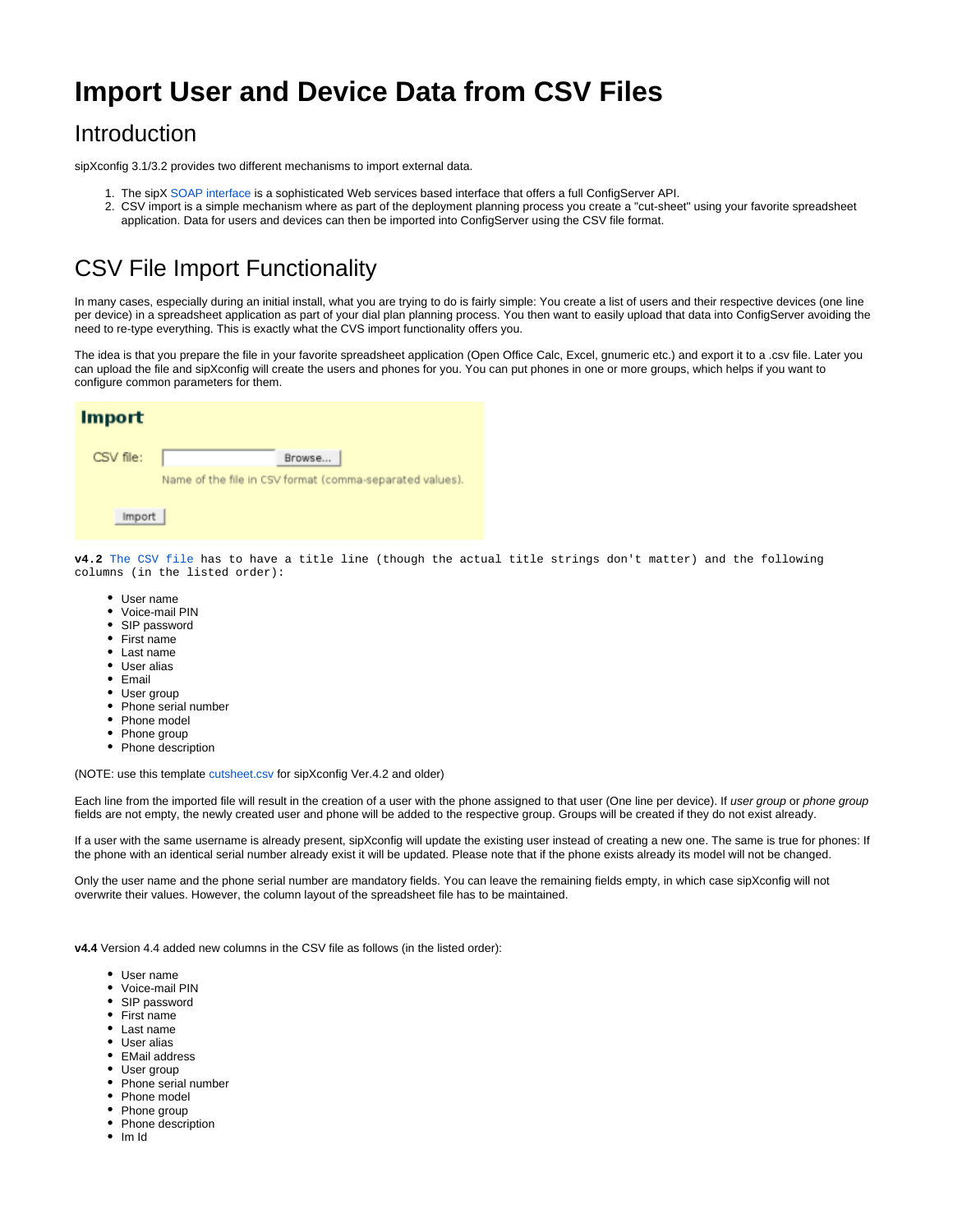- Job Title
- Job department
- Company name
- Assistant name
- Cell phone number
- Home phone number
- Assistant phone number
- Fax number
- Alternate email
- Alternate im
- Location
- Home street
- Home city
- Home state
- Home country
- Home zip
- Office street
- Office city
- Office state
- Office country
- Office zip
- Did number
- Office mail stop
- Active greeting it has one of the following values: "none", "standard", "outofoffice", "extendedabsence" which means Default system greeting, Standard, Out of office and Extended absence
- Email voicemail notification it has one of the following values: "0", "1", "2" which means 'No notification', 'E-mail notification' and 'Synchronize with the IMAP server'
- Email format it has one of the following values: "FULL", "MEDIUM", "BRIEF"
- Email attach audio it has one of the following values: "true"/"false"
- Alternate email voicemail notification it has one of the following values: "0", "1", "2" which means 'No notification', 'E-mail notification' and 'Synchronize with the IMAP server'
- Alternate email format it has one of the following values: FULL, MEDIUM, BRIEF
- Alternate email attach audio it has one of the following values: "true"/"false"
- Internal Voicemail Server it has one of the following values: "true"/"false" which means Internal Voicemail Server/Microsoft Exchange UM Voicemail Server
- Caller ID externally visible user Caller ID
- Block Caller ID it has one of the following values: "true"/"false"
- Additional phone settings it contains MicroBrowser settings for Polycom phones and it has the following form: "setting\_name1=setting\_value1, setting\_name2=setting\_value2,..".

/statusbar, mb/limits/nodes, mb/limits/cache

 $\bullet$ following form: "reg/label=your\_text\_label"

- User name
- $\bullet$  PIN
- Voicemail PIN
- SIP password
- First name
- Last name
- User alias
- EMail address
- User group
- Phone serial number
- Phone model
- Phone group
- Phone description
- Im Id
- Salutation
- Manager
- EmployeeId
- Job Title
- Job department
- Company name
- Assistant name
- Cell phone number
- Home phone number
- Assistant phone number
- Fax number
- Did number
- Alternate email
- Alternate im
- Location
- Home street
- Home city
- Home state
- The following settings are supported: mb/proxy, mb/idleDisplay/home, mb/idleDisplay/refresh, mb/main/home, mb/main/idleTimeout, mb/main
- Additional line settings it contains the text label which appear on the Polycom's display adjacent to the associated line key and it has the

**v4.6** Version 4.6 added new columns in the CSV file as follows (in the listed order):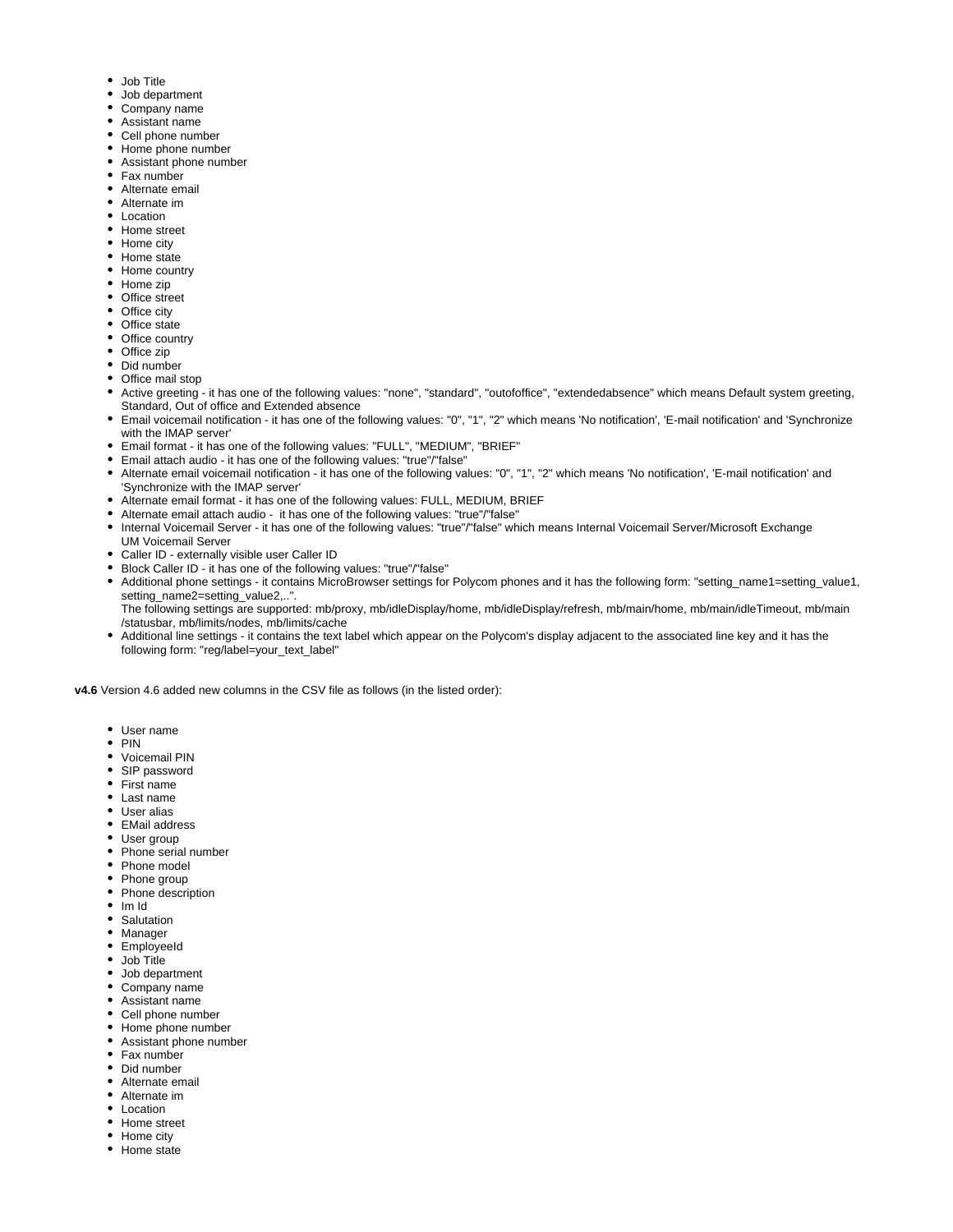- Home country
- Home zip
- Office street
- Office city
- Office state
- Office country
- Office zip • Office mail stop
- **Twitter**
- Linkedin
- Facebook
- Xing
- Active greeting it has one of the following values: "none", "standard", "outofoffice", "extendedabsence" which means Default system greeting, Standard, Out of office and Extended absence
- Email voicemail notification it has one of the following values: "0"/"1"which means 'No notification'/'E-mail notification'
- Email format it has one of the following values: "FULL", "MEDIUM", "BRIEF"
- Email attach audio it has one of the following values: "true"/"false"
- Alternate email voicemail notification it has one of the following values: "0"/"1"which means 'No notification'/'E-mail notification'
- Alternate email format it has one of the following values: FULL, MEDIUM, BRIEF
- Alternate email attach audio it has one of the following values: "true"/"false"
- Internal Voicemail Server it has one of the following values: "true"/"false" which means Internal Voicemail Server/Microsoft Exchange UM
- Voicemail Server Caller ID - externally visible user Caller ID
- 
- Block Caller ID it has one of the following values: "true"/"false"
- Additional phone settings it contains MicroBrowser settings for Polycom phones and it has the following form: "setting\_name1=setting\_value1, setting\_name2=setting\_value2,..".
- The following settings are supported: mb/proxy, mb/idleDisplay/home, mb/idleDisplay/refresh, mb/main/home, mb/main/idleTimeout, mb/main /statusbar, mb/limits/nodes, mb/limits/cache
- Additional line settings it contains the text label which appear on the Polycom's display adjacent to the associated line key and it has the following form: "reg/label=your\_text\_label"

## Valid Manufacturer / Model Combinations

{{Box Important|Manufacturer and Model names are case sensitive - make sure that you use values listed in the table below.}

| Manufacturer | Model             |
|--------------|-------------------|
| polycom      | 300               |
| polycom      | 430               |
| polycom      | 500               |
| polycom      | 600               |
| polycom      | 4000              |
| ciscolp      | 7960              |
| ciscolp      | 7940              |
| ciscoAta     | 18x               |
| ciscoAta     | 7905              |
| ciscoAta     | 7912              |
| grandstream  | PhoneBt           |
| grandstream  | PhoneGxp          |
| grandstream  | Ht286             |
| grandstream  | Ht386             |
| grandstream  | Ht486             |
| grandstream  | H <sub>1488</sub> |
| grandstream  | Ht496             |
| snom         | 360               |
| snom         | 320               |